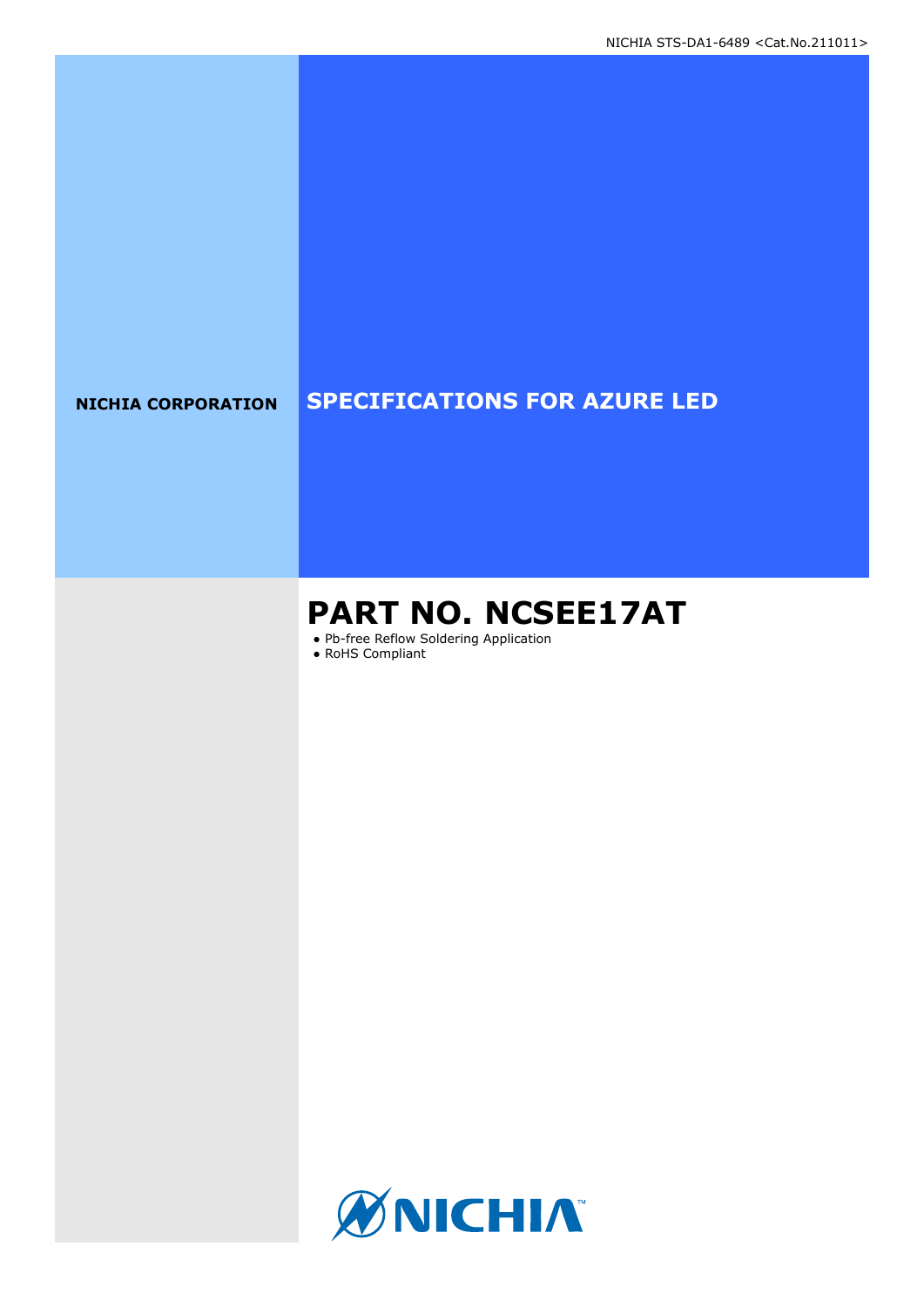### SPECIFICATIONS

#### (1) Absolute Maximum Ratings

| Item                         | Symbol                      | Absolute Maximum Rating | Unit |
|------------------------------|-----------------------------|-------------------------|------|
| <b>Forward Current</b>       | ΙF                          | 700                     | mA   |
| <b>Pulse Forward Current</b> | $I_{FP}$                    | 1000                    | mA   |
| Reverse Voltage              | Vr                          | 5                       | v    |
| Power Dissipation            | P <sub>D</sub>              | 2.31                    | W    |
| Operating Temperature        | $\mathsf{T}_{\mathsf{opr}}$ | $-40 \sim 100$          | °C   |
| Storage Temperature          | $\mathsf{T}_{\mathsf{stq}}$ | $-40 \sim 100$          | °C   |
| Junction Temperature         | Г۱                          | 135                     | ۰ς   |

\* Absolute Maximum Ratings at T<sub>J</sub>=25°C.

\* IFP conditions with pulse width ≤10ms and duty cycle ≤10%.

\* For I<sup>F</sup> and IFP, see the "DERATING CHARACTERISTICS" of this specification.

#### (2) Initial Electrical/Optical Characteristics

| Item                      |   | Symbol                   | Condition     | Typ   | <b>Max</b> | Unit |
|---------------------------|---|--------------------------|---------------|-------|------------|------|
| Forward Voltage           |   | VF                       | $I_F = 350mA$ | 3.0   |            |      |
| <b>Reverse Current</b>    |   | IR                       | $V_R = 5V$    |       |            | μA   |
| Luminous Flux             |   | $\Phi_{v}$               | $I_F = 350mA$ | 132   |            | lm.  |
|                           | X |                          | $I_F = 350mA$ | 0.188 | -          |      |
| Chromaticity Coordinate   |   | $\overline{\phantom{a}}$ | $I_F = 350mA$ | 0.268 |            |      |
| <b>Thermal Resistance</b> |   | $R_{\theta 1C}$          |               | 0.5   | 1.0        | °C/W |

\* Characteristics at TJ=25°C and measured in pulse mode.

\* Optical Characteristics as per CIE 127:2007 standard.

\* Chromaticity Coordinates as per CIE 1931 Chromaticity Chart.

\* RθJC is measured using the Dynamic Mode detailed in JESD51-1.

\* The thermal resistance value (R<sub>θJC</sub>) is used to perform logical analysis (e.g. computer-based thermal analysis simulation) and represents a thermal resistance between the die to the T<sub>c</sub> measurement point (PCB used: Aluminum PCB t=1.5mm, Insulating layer t=0.12mm).

\* For more details on thermal resistance, see CAUTIONS, (6) Thermal Management.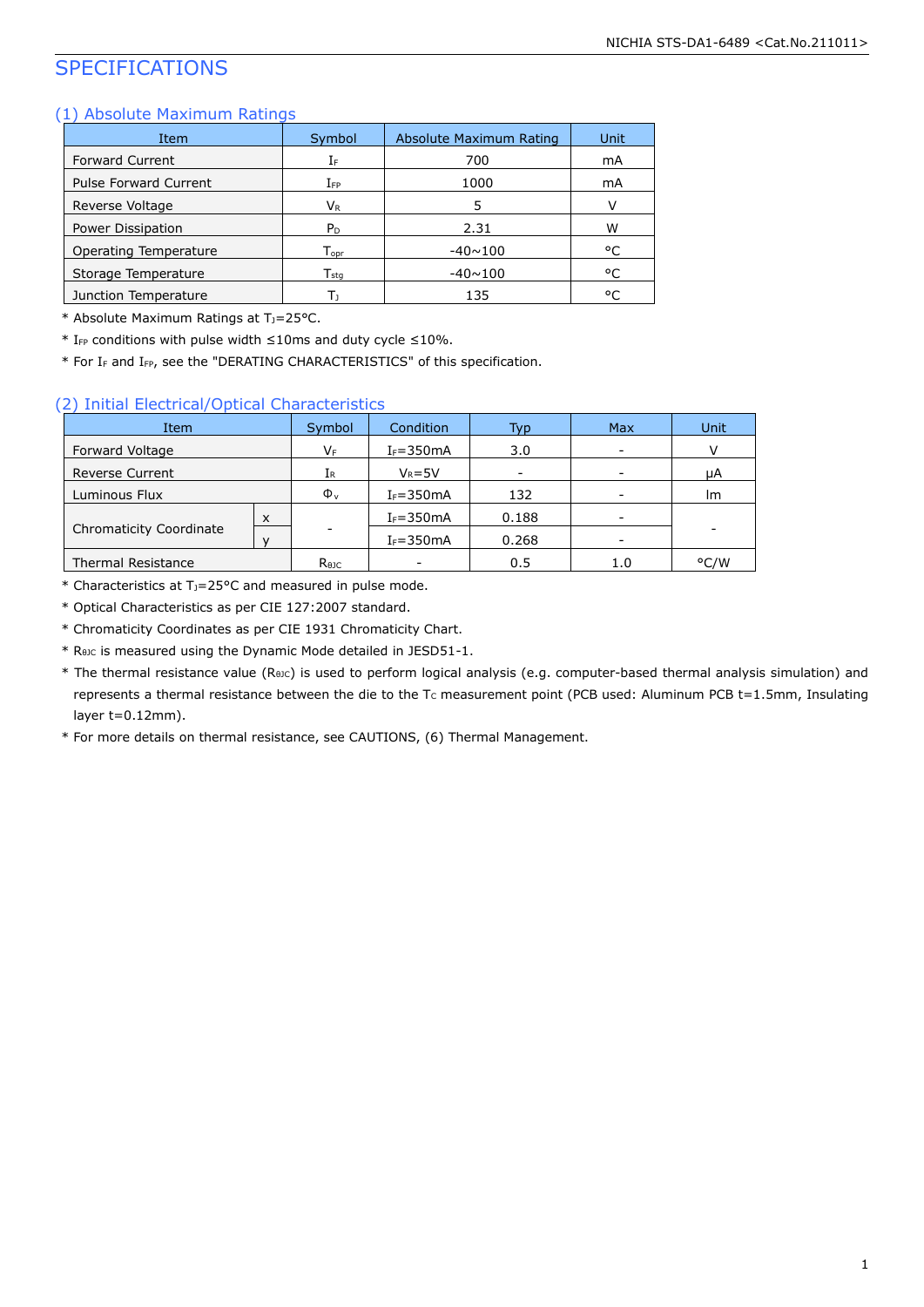## RANKS

| Item                   | Rank           | Condition     | <b>Min</b> | <b>Max</b> | <b>Unit</b> |
|------------------------|----------------|---------------|------------|------------|-------------|
| Forward Voltage        | M21            |               | 3.2        | 3.3        | $\vee$      |
|                        | M1             | $I_F = 350mA$ | 3.0        | 3.2        |             |
|                        | L <sub>2</sub> |               | 2.8        | 3.0        |             |
|                        | L12            |               | 2.7        | 2.8        |             |
| <b>Reverse Current</b> | -              | $V_R = 5V$    | -          | 50         | μA          |
| Luminous Flux          | R120           | $I_F = 350mA$ | 120        | 145        | lm          |

Color Rank(IF=350mA)

|   | Rank Ei2ci4 |        |        |        |  |
|---|-------------|--------|--------|--------|--|
| x | 0.1716      | 0.1834 | 0.2039 | 0.1921 |  |
|   | 0.2454      | 0.2926 | 0.2904 | 0.2431 |  |

 $*$  Ranking at T<sub>J</sub>=25°C and measured in pulse mode.

\* Forward Voltage Tolerance: ±0.05V

\* Luminous Flux Tolerance: ±6%

\* Chromaticity Coordinate Tolerance: ±0.006

\* LEDs from the above ranks will be shipped. The rank combination ratio per shipment will be decided by Nichia.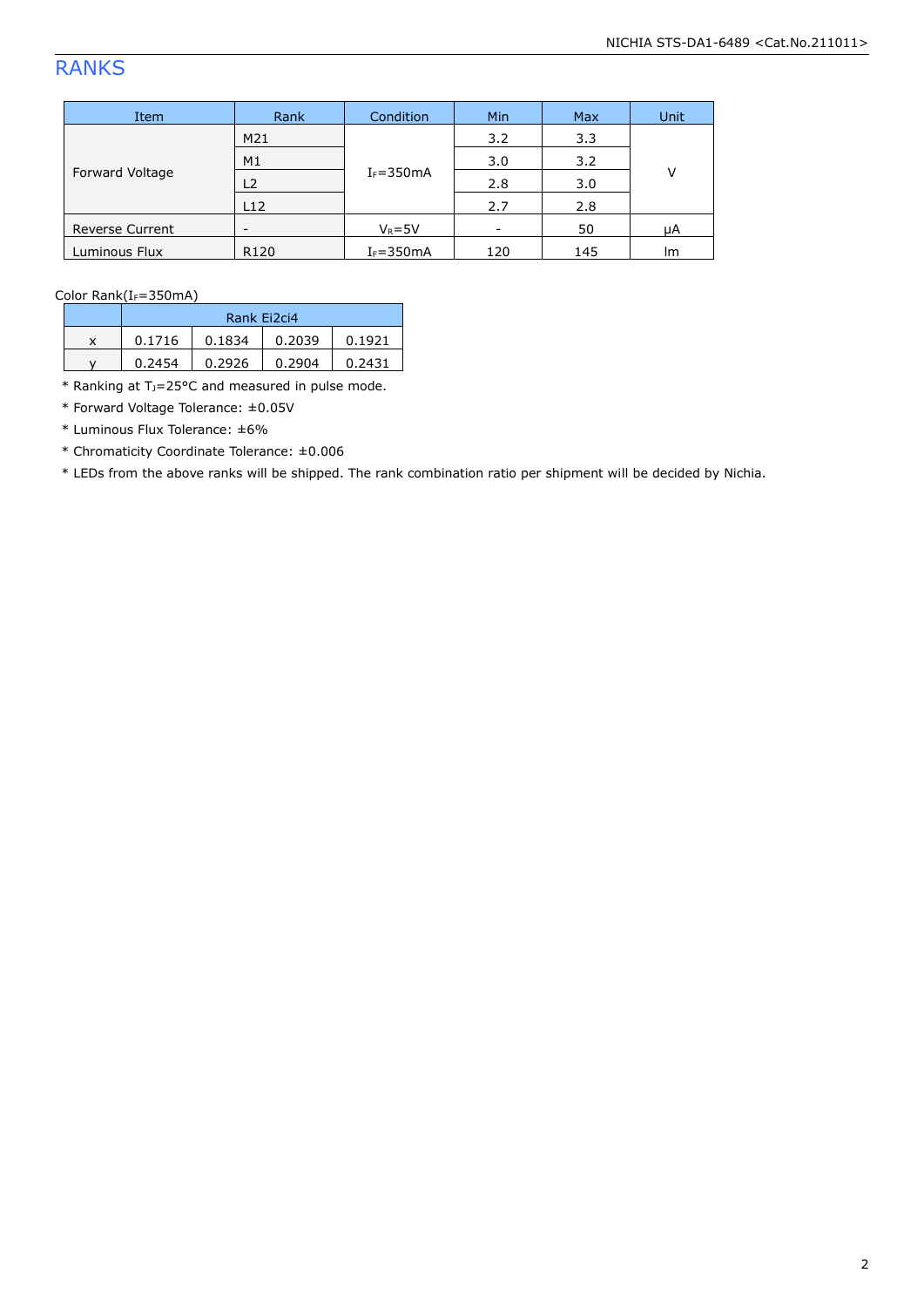### CHROMATICITY DIAGRAM

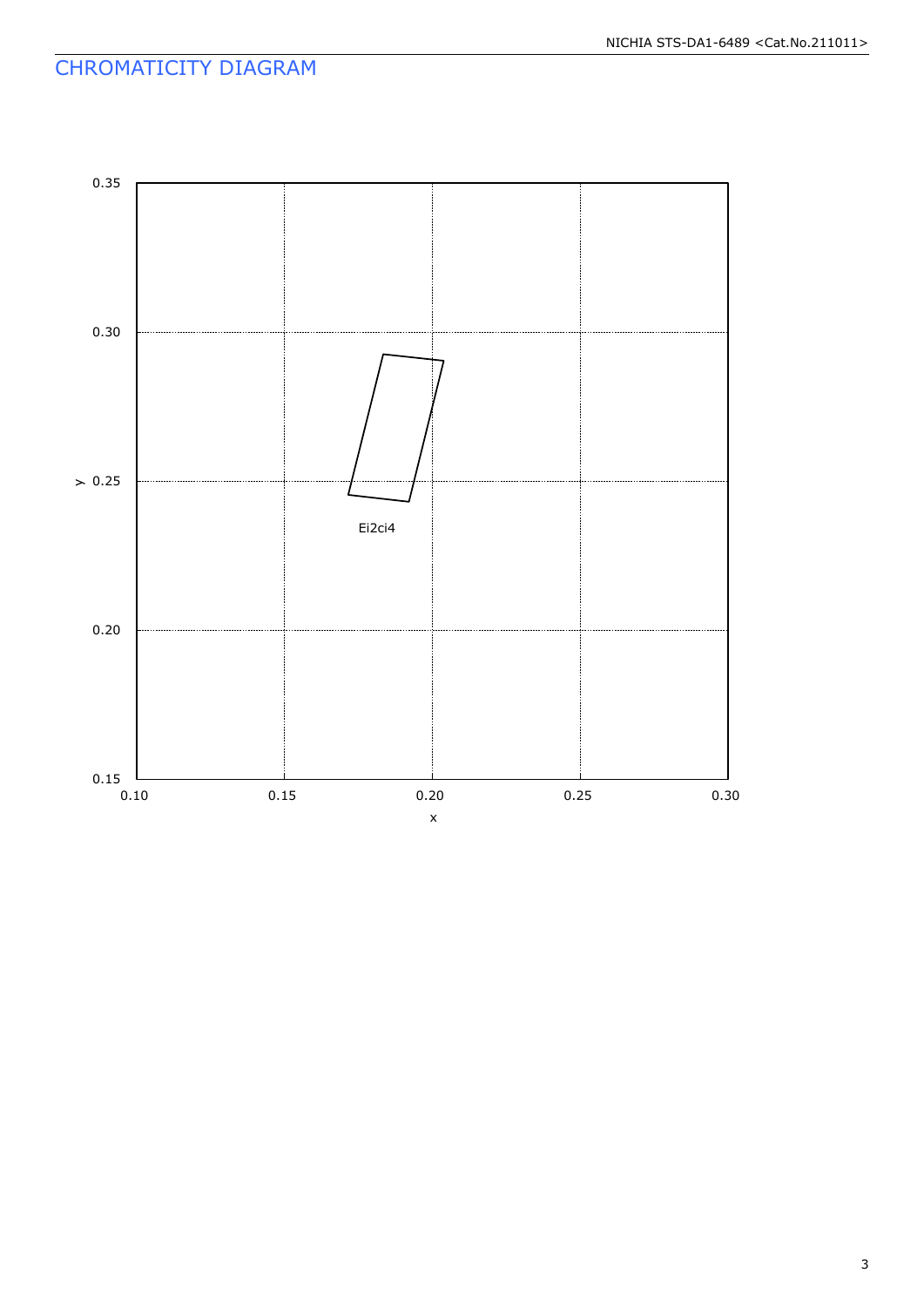### OUTLINE DIMENSIONS

This product complies with RoHS Directive. \* 本製品はRoHS指令に適合しております。

Part No. NCSEE17A<br>No. STS-DA7-18305

No. STS-DA7-18305<br>(単位 Unit: mm,公差 Tolerance: ±0.1)







| 項目 Item                               | 内容 Description                                                           |
|---------------------------------------|--------------------------------------------------------------------------|
| パッケージ材質<br>Package Materials          | シリコーン樹脂<br>Silicone Resin                                                |
| 蛍光体層材質<br>Phosphor sheet<br>Materials | シリコーン樹脂<br>(拡散剤+蛍光体入り)<br>Silicone Resin<br>(with diffuser and phosphor) |
| 電極材質<br>Electrodes Materials          | 金メッキ<br>Au-plated                                                        |
| 質量<br>Weight                          | 0.0028q(TYP)                                                             |

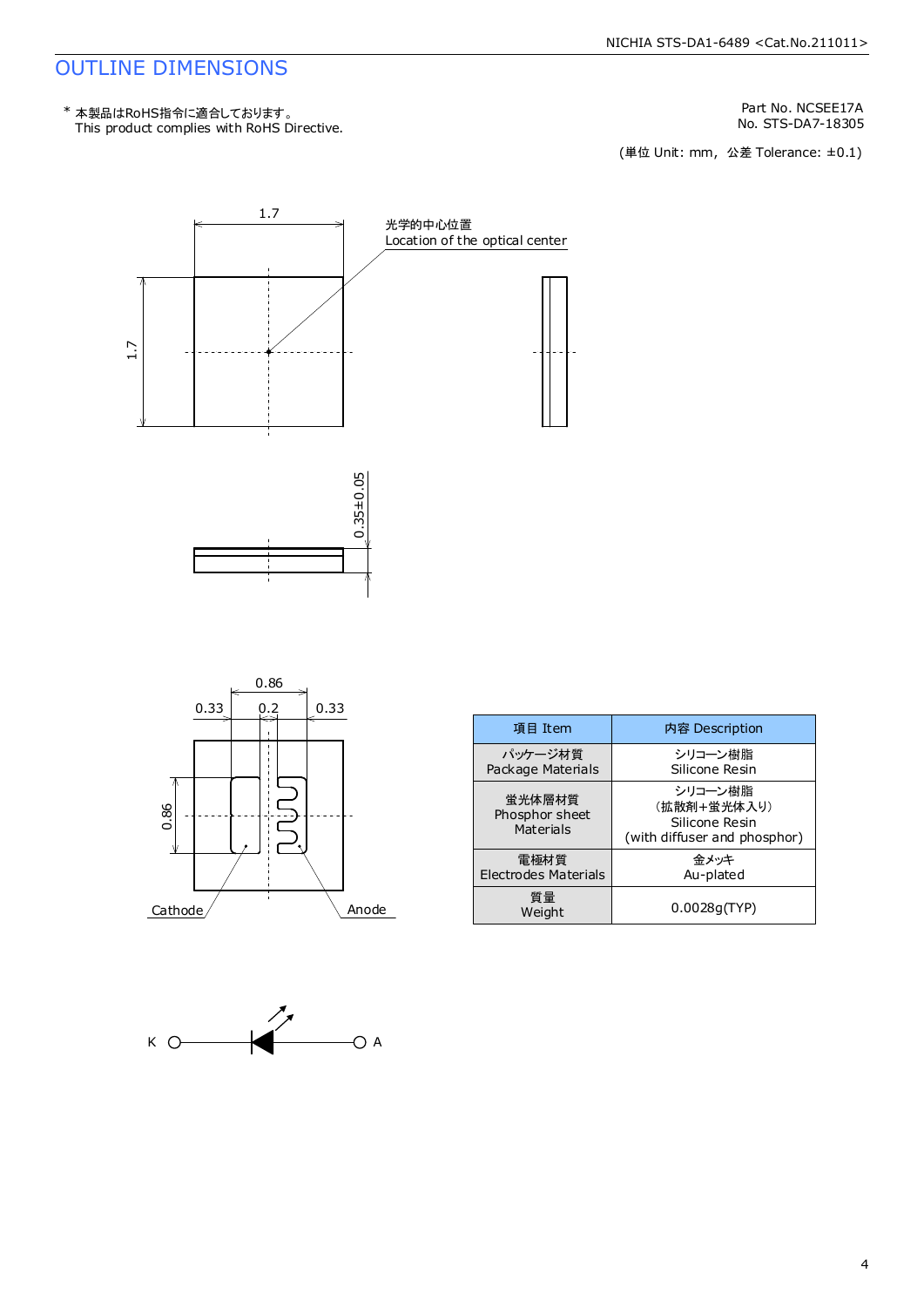### SOLDERING

### • Reflow Soldering Condition(Lead-free Solder)



● Recommended Soldering Pad Pattern



(単位 Unit: mm)

- \* This LED is designed to be reflow soldered to a PCB. If dip soldered or hand soldered, Nichia will not guarantee its reliability.
- \* Reflow soldering must not be performed more than twice.
- \* When cooling the LEDs from the peak temperature a gradual cooling slope is recommended; do not cool the LEDs rapidly.
- \* During reflow soldering, the heat and atmosphere in the reflow oven may cause the optical characteristics to degrade. In particular, reflow soldering performed with an air atmosphere may have a greater negative effect on the optical characteristics than if a nitrogen atmosphere is used; Nichia recommends using a nitrogen reflow atmosphere.
- \* This LED uses a silicone resin for the encapsulating resin; the silicone resin is soft. If pressure is applied to the silicone resin, it may cause the resin to be damaged, chipped, delaminated and/or deformed. If the resin is damaged, chipped, delaminated and/or deformed, it may cause the internal connection to fail causing a catastrophic failure (i.e. the LED not to illuminate) and/or reliability issues (e.g. the LED to corrode and/or to become dimmer, the color/directivity to change, etc.). Ensure that pressure is not applied to the encapsulating resin.
- \* Once the LEDs have been soldered to a PCB, it should not be repaired/reworked.
- \* When soldering, do not apply stress to the LED while the LED is hot.
- \* When using an automatic pick-and-place machine, choose an appropriate nozzle for this LED.
- \* The soldering pad pattern above is a general recommendation for LEDs to be mounted without issues; if a high degree of precision is required for the chosen application (i.e. high-density mounting), ensure that the soldering pad pattern is optimized.
- \* When flux is used, it should be a halogen free flux. Ensure that the manufacturing process is not designed in a manner where the flux will come in contact with the LEDs.
- \* Ensure that there are no issues with the type and amount of solder that is being used.
- \* This LED has all the electrodes on the backside; solder connections will not be able to be seen nor confirmed by a normal visual inspection. Ensure that sufficient verification is performed on the soldering conditions prior to use to ensure that there are no issues.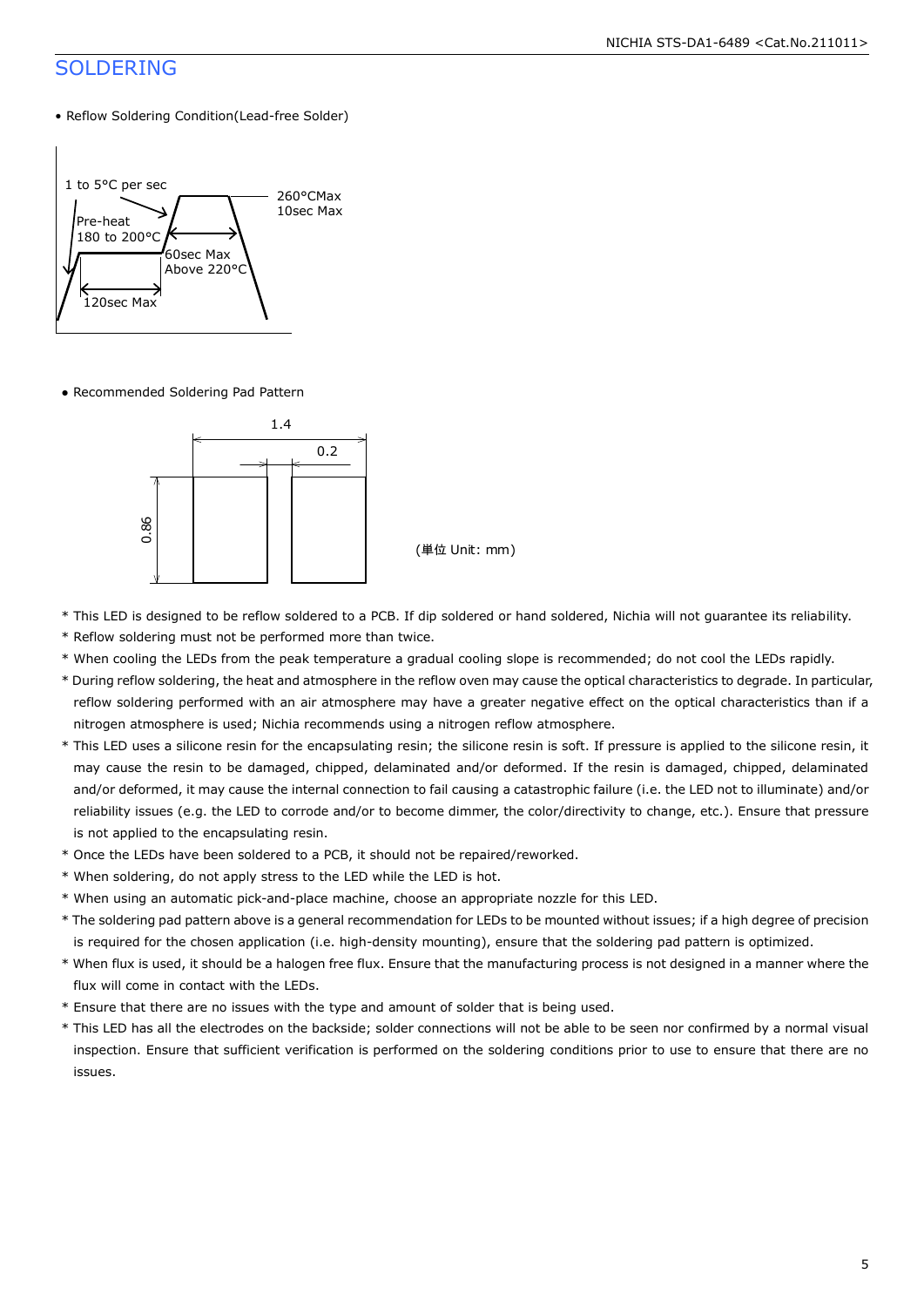### TAPE AND REEL DIMENSIONS

ラベル Label

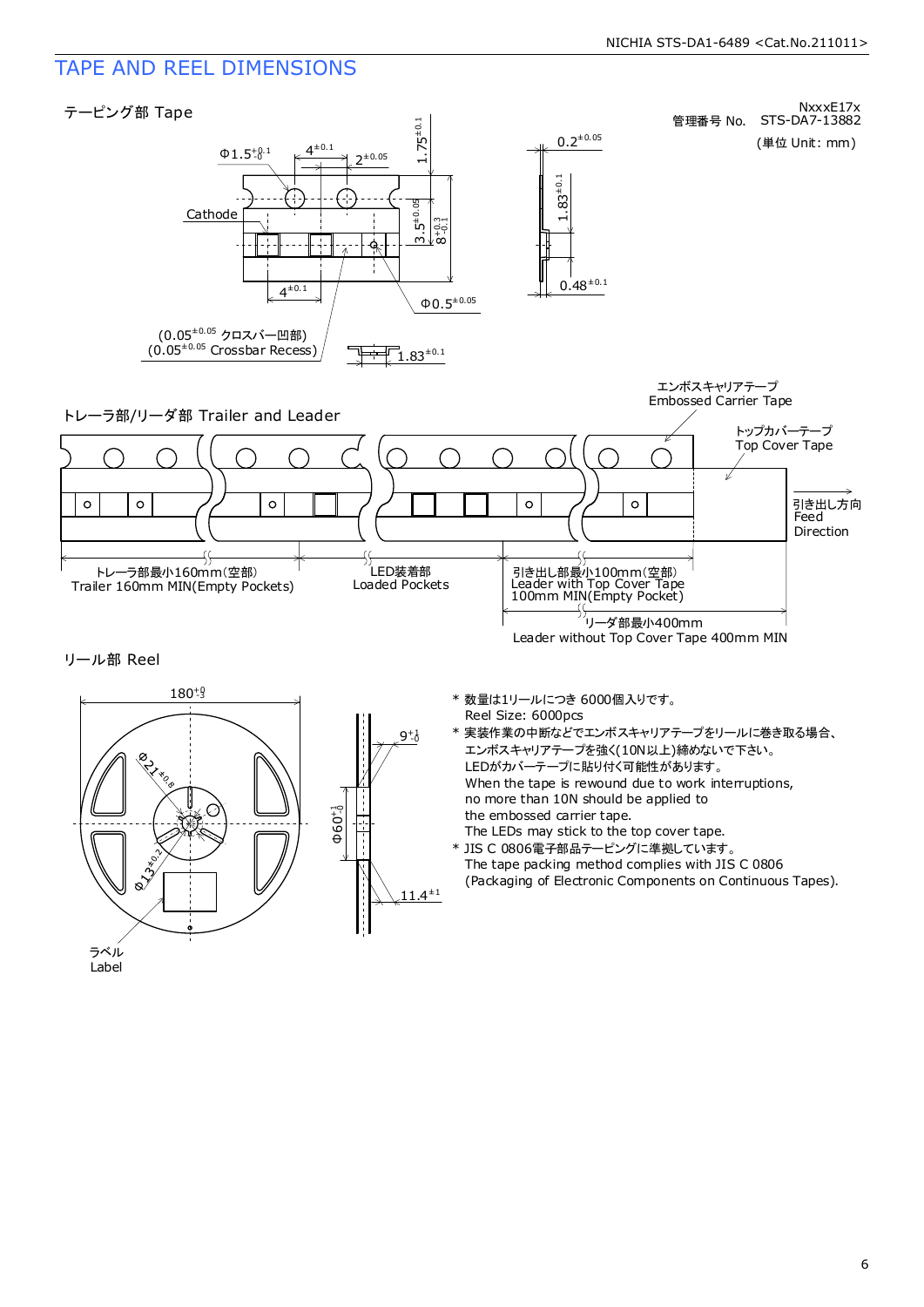### PACKAGING - TAPE & REEL

Reels are shipped with desiccants in heat-sealed moisture-proof bags. シリカゲルとともにリールをアルミ防湿袋に入れ、熱シールにより封をします。

No. STS-DA7-4989C Part No. Nxxxxxxx



Label ラベル **ØNICHIA EN**<sub>us</sub> XXXX LED **Nxxxxxx** \*\*\*\*\*\*\* YMxxxx-RRR PCS<br>RoHS NICHIA CORPORATION 491 OKA, KAMINAKA, ANAN, TOKUSHIMA, JAPAN

Moisture-proof bags are packed in cardboard boxes with corrugated partitions. アルミ防湿袋を並べて入れ、ダンボールで仕切ります。





- 客先型名が設定されていない場合は空白です。 客先型名を\*\*\*\*\*\*\*で示します。 If not provided, it will not be indicated on the label. \*\*\*\*\*\*\* is the customer part number.
- For details, see "LOT NUMBERING CODE" in this document. ロット表記方法についてはロット番号の項を<br>参照して下さい。 \*
- The label does not have the RANK field for un-ranked products. ランク分けがない場合はランク表記はありません。 \*
- Products shipped on tape and reel are packed in a moisture-proof bag. They are shipped in cardboard boxes to protect them from external forces during transportation. 本製品はテーピングしたのち、輸送の衝撃から保護するためダンボールで梱包します。 \*
- Do not drop or expose the box to external forces as it may damage the products. 取り扱いに際して、落下させたり、強い衝撃を与えたりしますと、製品を損傷させる原因になりますので注意して下さい。 \*
- Do not expose to water. The box is not water-resistant. ダンボールには防水加工がされておりませんので、梱包箱が水に濡れないよう注意して下さい。 \*
- \* Using the original package material or equivalent in transit is recommended.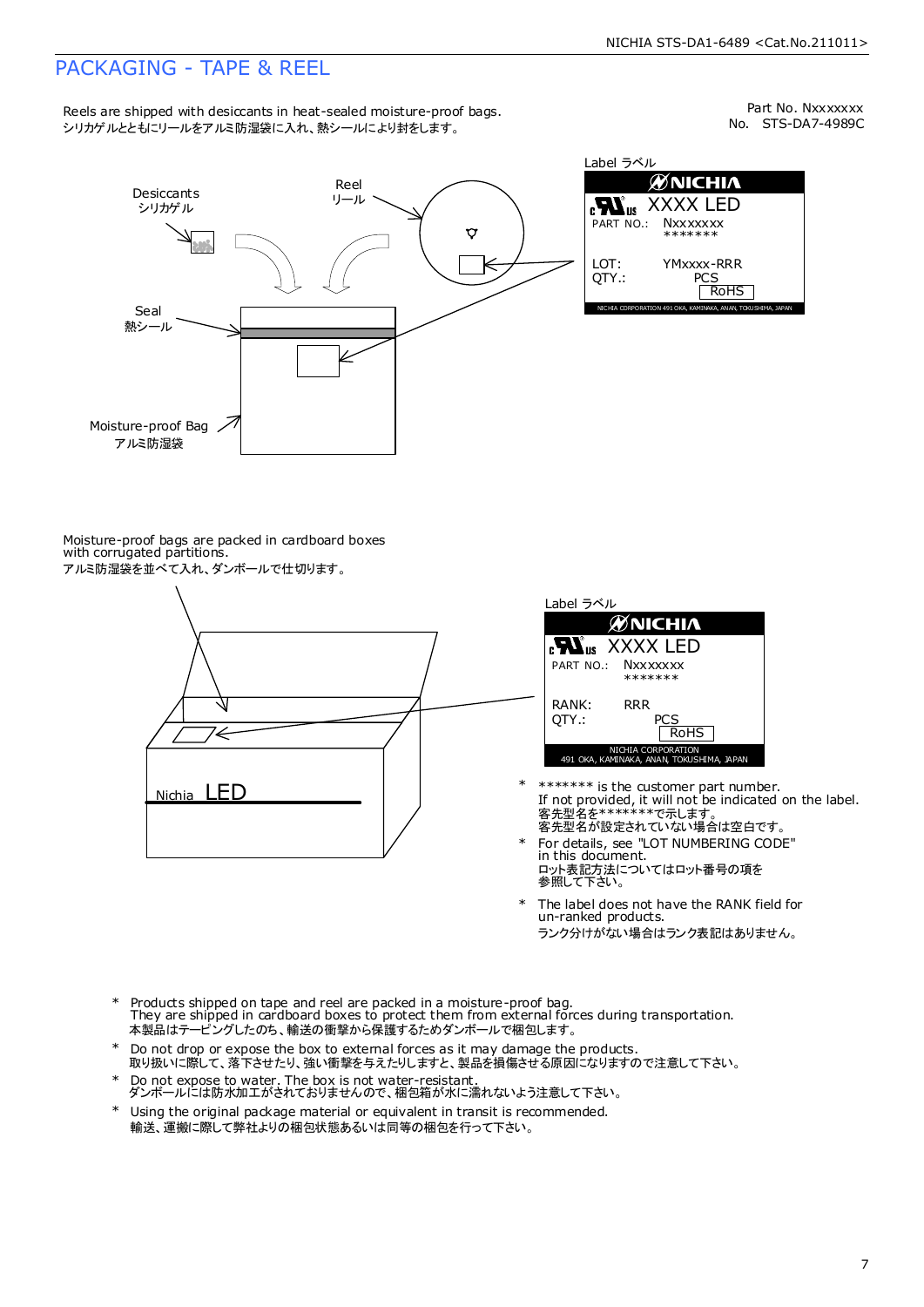### LOT NUMBERING CODE

Lot Number is presented by using the following alphanumeric code.

- YMxxxx RRR
- Y Year

| Year |   |
|------|---|
| 2020 | Κ |
| 2021 |   |
| 2022 | м |
| 2023 | Ν |
| 2024 | O |
| 2025 | P |

#### M - Month

| Month | м | Month | м |
|-------|---|-------|---|
|       |   |       |   |
| 2     | 2 | 8     |   |
| 3     |   | 9     |   |
|       |   | 10    | A |
| 5     | 5 | 11    | Р |
|       |   | 12    |   |

xxxx-Nichia's Product Number

RRR-Ranking by Color Coordinates, Ranking by Luminous Flux, Ranking by Forward Voltage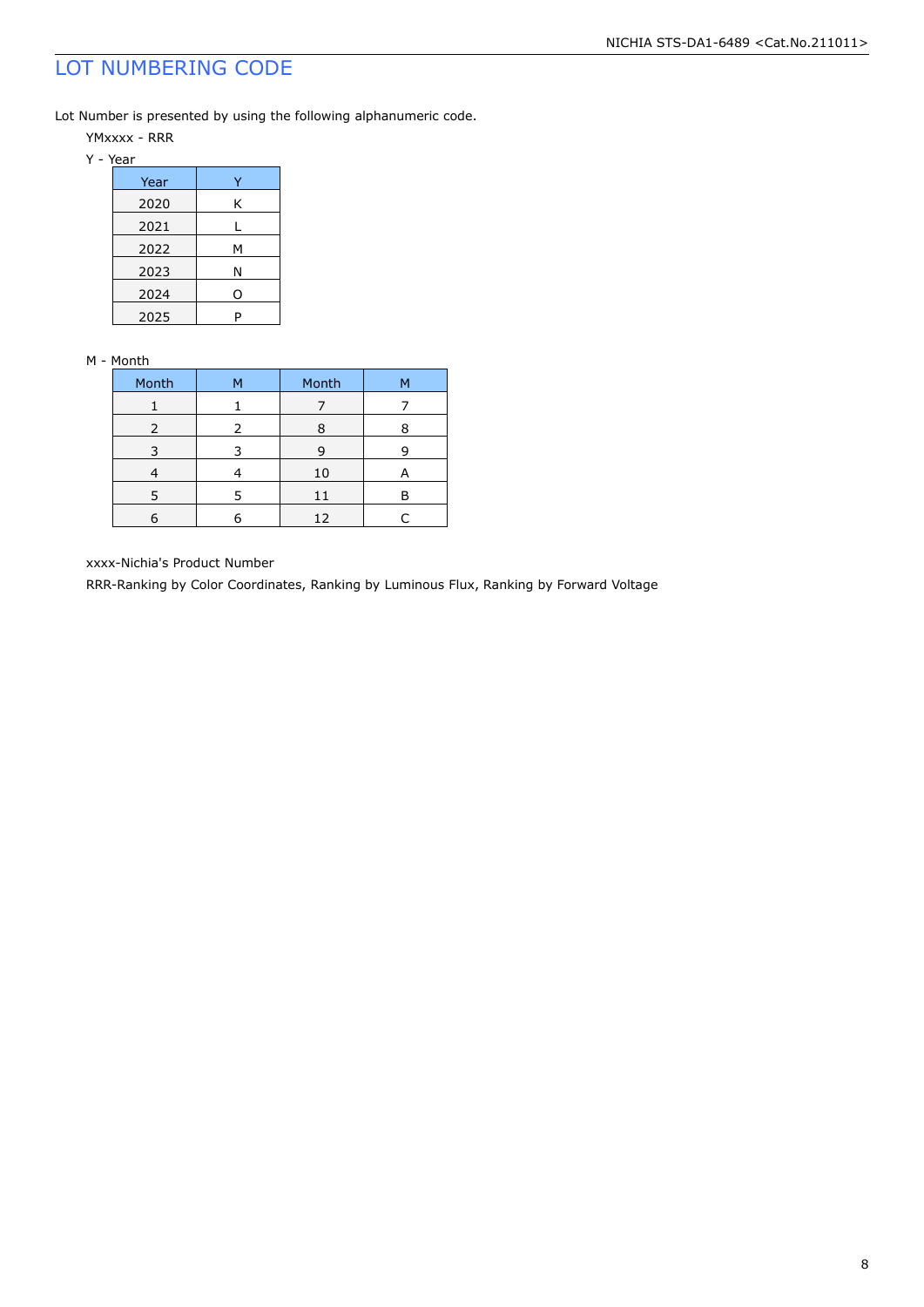### DERATING CHARACTERISTICS

Part No. NCSEE17A No. STS-DA7-18316



**Temperature at Measure Point on a Case vs Allowable Forward Current** ケース温度測定部温度**-**許容順電流特性



**Duty Ratio vs Allowable Forward Current** デューティー比**-**許容順電流特性

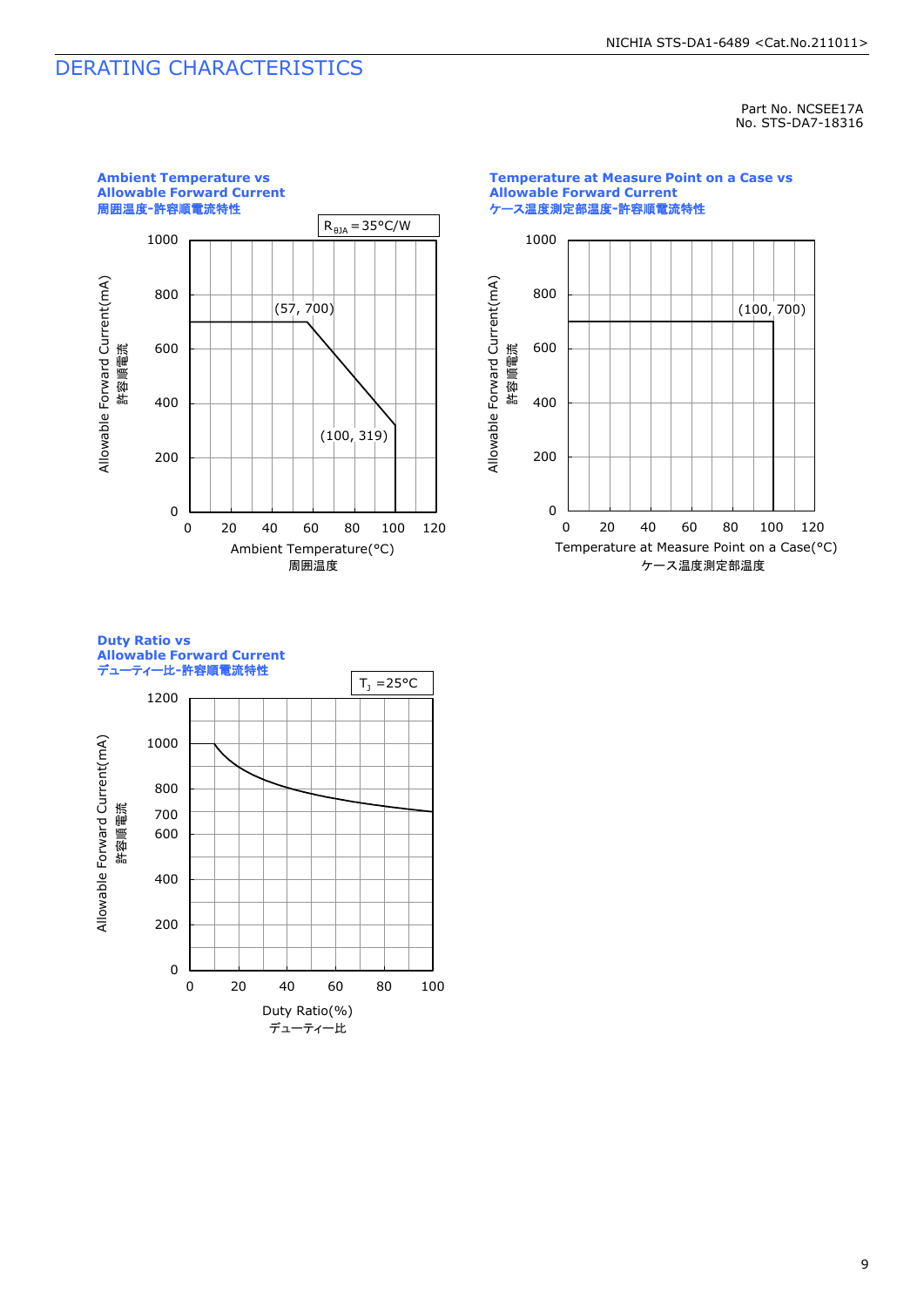### OPTICAL CHARACTERISTICS

\* All characteristics shown are for reference only and are not guaranteed. 本特性は参考です。

\* The following graphs show the characteristics measured in pulse mode. パルス駆動により測定しています。

Part No. NCSEE17A No. STS-DA7-18306





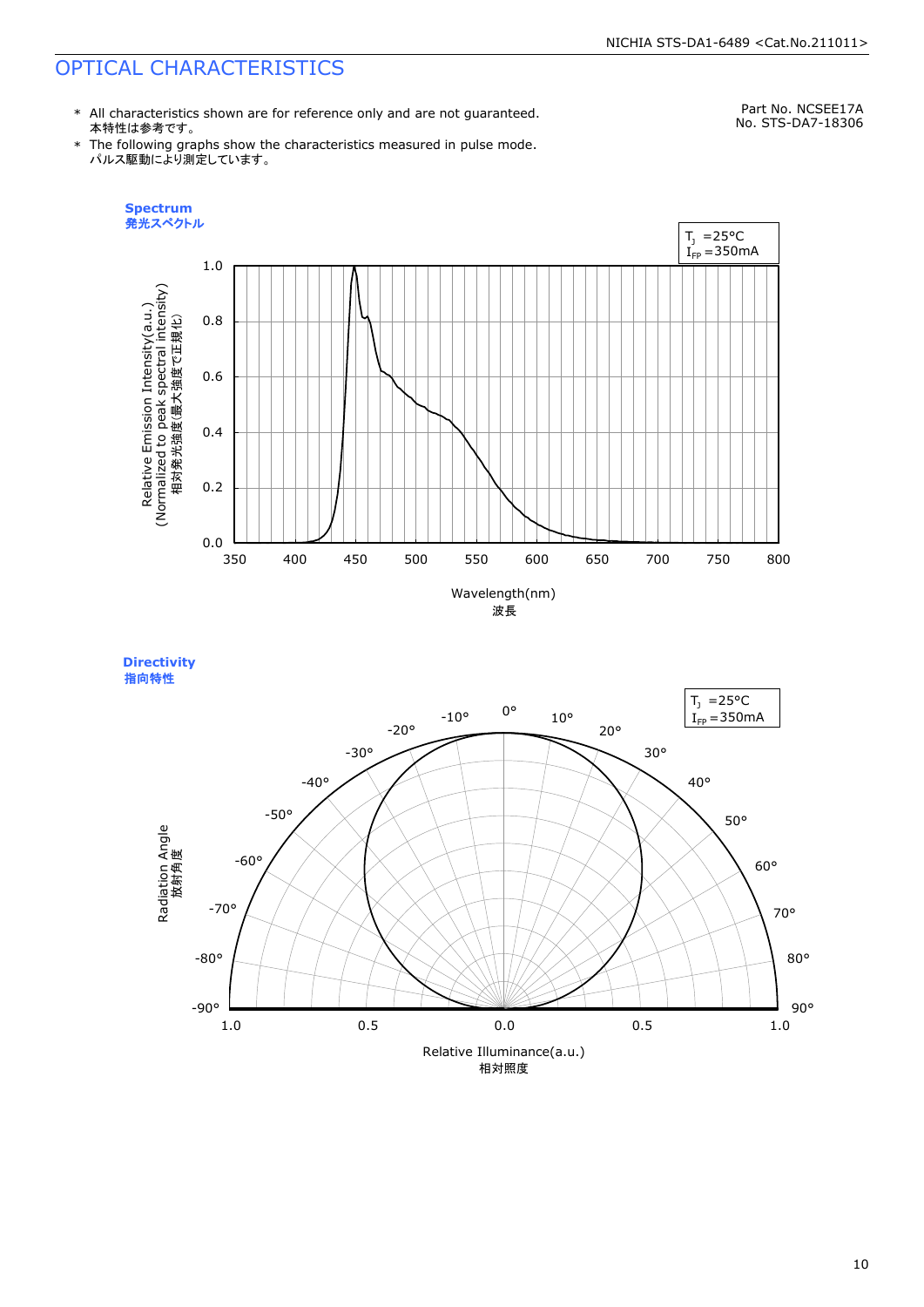### FORWARD CURRENT CHARACTERISTICS / TEMPERATURE CHARACTERISTICS

\* All characteristics shown are for reference only and are not guaranteed. 本特性は参考です。

Part No. NCSEE17A No. STS-DA7-18307

\* The following graphs show the characteristics measured in pulse mode. パルス駆動により測定しています。





**Forward Current vs Relative Luminous Flux**

順電流**-**相対光束特性



**Junction Temperature vs Relative Luminous Flux** ジャンクション温度**-**相対光束特性

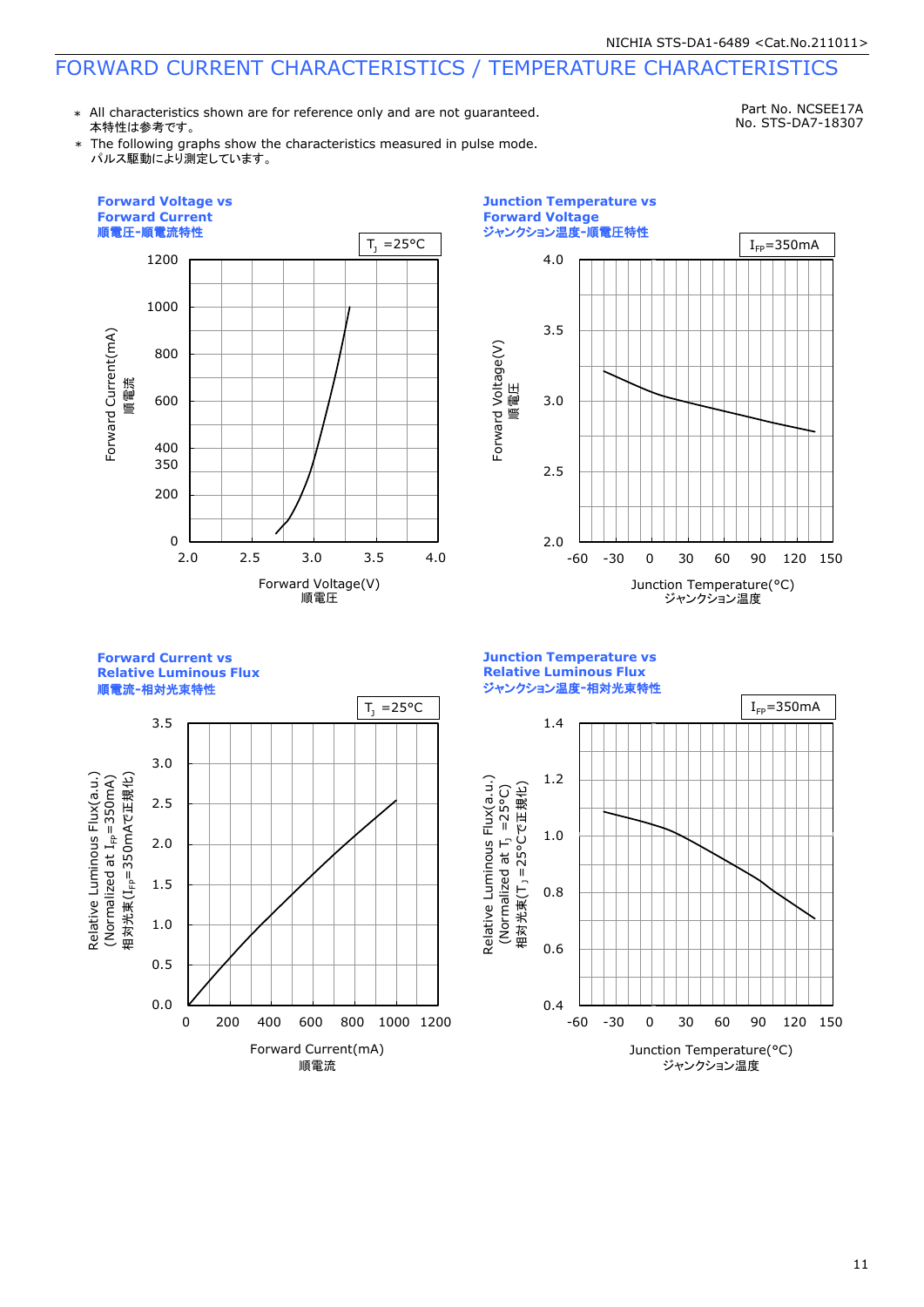### FORWARD CURRENT CHARACTERISTICS / TEMPERATURE CHARACTERISTICS

\* All characteristics shown are for reference only and are not guaranteed. 本特性は参考です。

Part No. NCSEE17A No. STS-DA7-18308

\* Ine following graphs show th<br>パルス駆動により測定しています。 The following graphs show the characteristics measured in pulse mode.



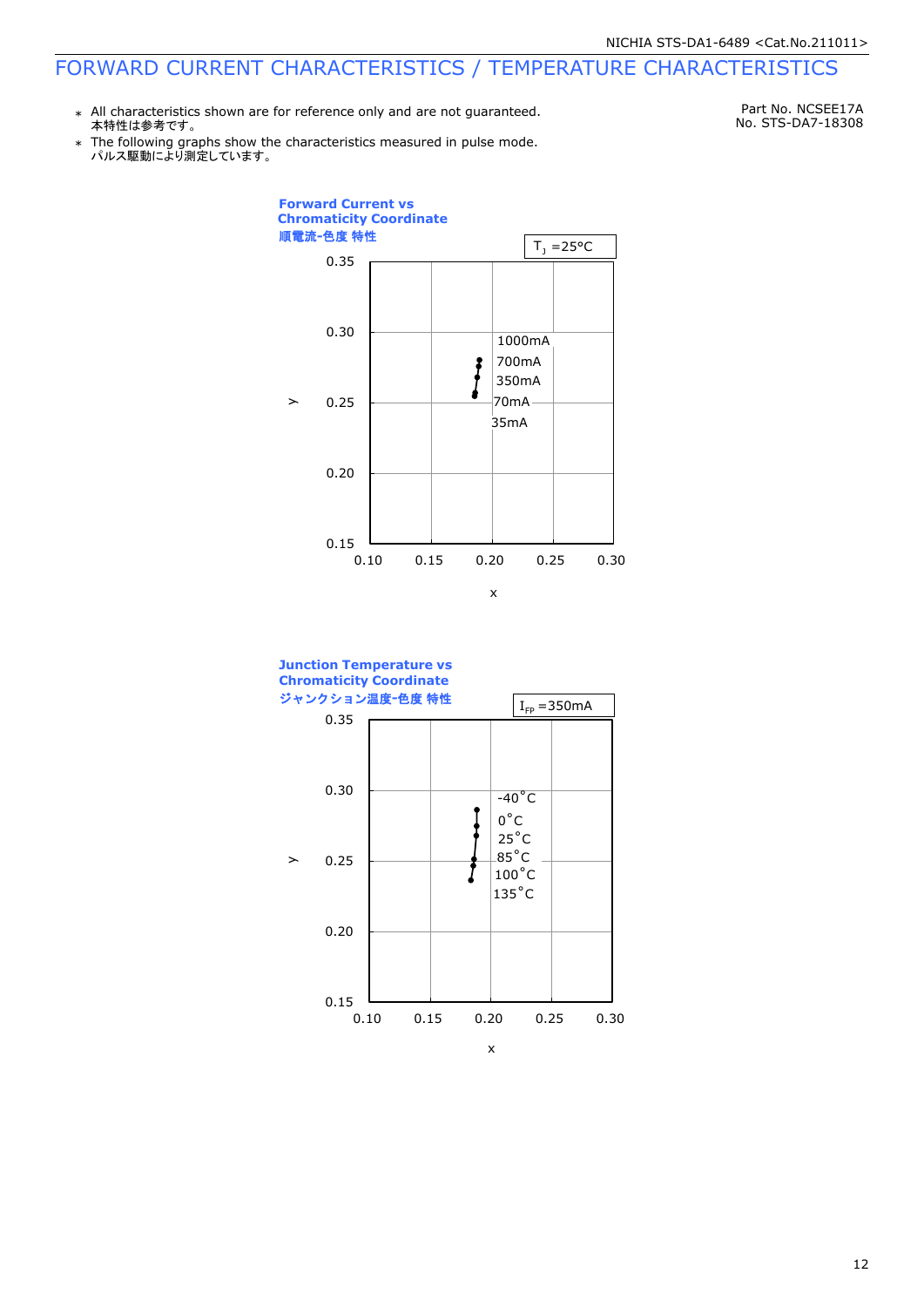### RELIABILITY

#### (1) Tests and Results

| <b>Test</b>                                           | Reference<br><b>Standard</b>    | <b>Test Conditions</b>                                                            | <b>Test</b><br>Duration | Failure<br>Criteria<br># | <b>Units</b><br>Failed/Tested |
|-------------------------------------------------------|---------------------------------|-----------------------------------------------------------------------------------|-------------------------|--------------------------|-------------------------------|
| Resistance to<br>Soldering Heat<br>(Reflow Soldering) | JEITA ED-4701<br>300 301        | T <sub>sld</sub> =260°C, 10sec, 2reflows,<br>Precondition: 30°C, 70%RH,<br>4weeks |                         | #1                       | 0/22                          |
| Solderability                                         | JEITA ED-4701<br>303 303A       | $T_{\text{std}} = 245 \pm 5^{\circ}$ C, 5sec,<br>Lead-free Solder(Sn-3.0Ag-0.5Cu) |                         | #2                       | 0/22                          |
| Thermal Shock(Air to Air)                             |                                 | -40°C to 100°C, 15min dwell                                                       | 1000cycles              | #1                       | 0/22                          |
| Moisture Resistance<br>(Cyclic)                       | <b>JEITA ED-4701</b><br>200 203 | 25°C~65°C~-10°C, 90%RH,<br>24hr per cycle                                         | 10cycles                | #1                       | 0/22                          |
| High Temperature<br>Storage                           | JEITA ED-4701<br>200 201        | $T_A = 100$ °C                                                                    | 1000hours               | #1                       | 0/22                          |
| <b>Temperature Humidity</b><br>Storage                | JEITA ED-4701<br>100 103        | TA=60°C, RH=90%                                                                   | 1000hours               | #1                       | 0/22                          |
| Low Temperature<br>Storage                            | JEITA ED-4701<br>200 202        | $T_A = -40$ °C                                                                    | 1000hours               | #1                       | 0/22                          |
| Room Temperature<br>Operating Life                    |                                 | $T_A = 25$ °C, I <sub>F</sub> =700mA<br>Test board: See NOTES below               | 1000hours               | #1                       | 0/22                          |
| High Temperature<br>Operating Life                    |                                 | $T_A = 100^{\circ}$ C, I <sub>F</sub> =300mA<br>Test board: See NOTES below       | 1000hours               | #1                       | 0/22                          |
| <b>Temperature Humidity</b><br>Operating Life         |                                 | 60°C, RH=90%, IF=650mA<br>Test board: See NOTES below                             | 500hours                | #1                       | 0/22                          |
| Low Temperature<br>Operating Life                     |                                 | $T_A = -40$ °C, I <sub>F</sub> =700mA<br>Test board: See NOTES below              | 1000hours               | #1                       | 0/22                          |
| Vibration                                             | JEITA ED-4701<br>400 403        | 200m/s <sup>2</sup> , 100~2000~100Hz,<br>4cycles, 4min, each X, Y, Z              | 48minutes               | #1                       | 0/22                          |
| Free Fall                                             |                                 | 3drops from a height of 75cm                                                      |                         | #1                       | 0/22                          |

NOTES:

1) Test board: FR4 board thickness=1.6mm, copper layer thickness=35μm, RθJA≈35°C/W

2) Measurements are performed after allowing the LEDs to return to room temperature.

### (2) Failure Criteria

| Criteria # | Items                      | Conditions    | <b>Failure Criteria</b>       |
|------------|----------------------------|---------------|-------------------------------|
|            | Forward Voltage( $V_F$ )   | $I_F = 350mA$ | $>$ U.S.L. $\times$ 1.1       |
| #1         | Luminous Flux $(\Phi_{v})$ | $I_F = 350mA$ | $<$ L.S.L. $\times$ 0.7       |
|            | Reverse Current( $I_R$ )   | $V_R = 5V$    | $>U.S.L. \times 2.0$          |
| #2         | Solderability              | -             | Less than 95% solder coverage |

U.S.L. : Upper Specification Limit L.S.L. : Lower Specification Limit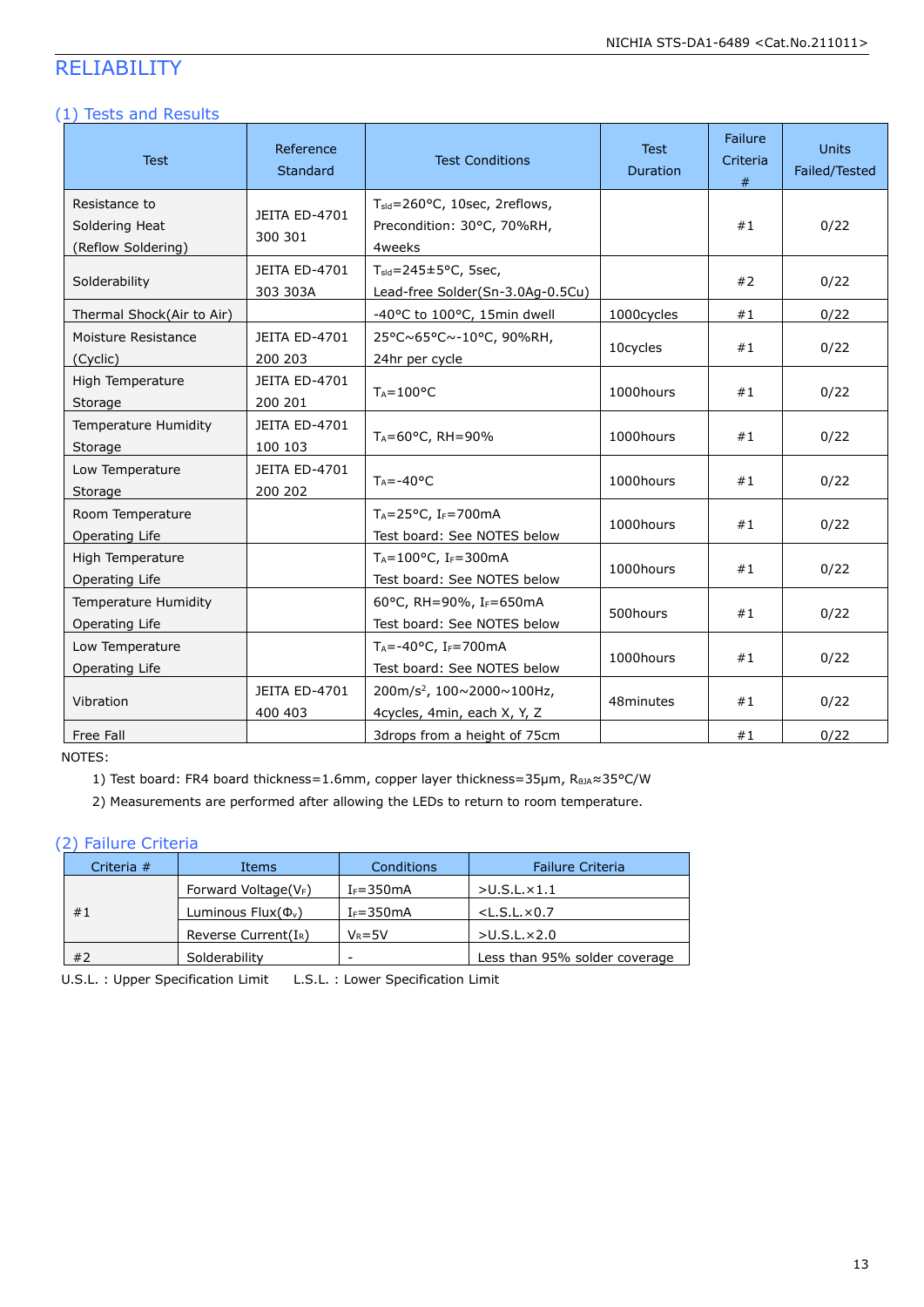### CAUTIONS

#### (1) Storage

|         | Conditions :                | Temperature | Humidity | <b>Time</b>                      |
|---------|-----------------------------|-------------|----------|----------------------------------|
|         | Before Opening Aluminum Bag | ≤30°C       | ≤90%RH   | Within 1 Year from Delivery Date |
| Storage | After Opening Aluminum Bag  | ≤30°C       | ≤70%RH   | ≤4weeks                          |

- The storage/packaging requirements for this LED are comparable to JEDEC Moisture Sensitivity Level (MSL) 2a or equivalent. Nichia used IPC/JEDEC STD-020 as a reference to rate the MSL of this LED.
- Ensure that soldering is completed within the storage times detailed above.
- This LED uses a package that could absorb moisture; if the package absorbs moisture and is exposed to heat during soldering, it may cause the moisture to vaporize and the package to expand and the resulting pressure may cause internal delamination. This may cause the optical characteristics to degrade. To minimize moisture absorption in storage/transit, moisture-proof aluminum bags are used for the LEDs with a silica gel packet to absorb any air moisture in the bag. The silica gel beads turn blue to red as they absorb moisture.
- Once the moisture-proof aluminum bag is open, ensure that the LED is soldered to a PCB within the range of the conditions above. To store any remaining unused LEDs, use a hermetically sealed container with silica gel desiccants. Nichia recommends placing them back to the original moisture-proof bag and reseal it.
- This LED has gold-plated electrodes. If the LEDs are exposed to a corrosive environment, it may cause the plated surface to tarnish causing issues (i.e. solderability). Ensure that when storing LEDs, a hermetically sealed container is used. Nichia recommends placing them back to the original moisture-proof bag and reseal it.
- To prevent substances/gases from affecting the plated surface, ensure that the parts/materials used with the LEDs in the same assembly/system do not contain sulfur (e.g. gasket/seal, adhesive, etc.). If the plating is contaminated, it may cause issues (e.g. electric connection failures). If a gasket/seal is used, silicone rubber gaskets/seals are recommended; ensure that this use of silicone does not result in issues (e.g. electrical connection failures) caused by low molecular weight volatile siloxane.
- To avoid condensation, the LEDs must not be stored in areas where temperature and humidity fluctuate greatly.
- Do not store the LEDs in a dusty environment.
- Do not expose the LEDs to direct sunlight and/or an environment over a long period of time where the temperature is higher than normal room temperature.

#### (2) Directions for Use

● The circuit must be designed to ensure that the Absolute Maximum Ratings are not exceeded for each LED. The LEDs should be operated at a constant current per LED. In the case of operating at a constant voltage, Circuit B is recommended. If Circuit A is used, it may cause the currents flowing through the LEDs to vary due to the variation in the forward voltage characteristics of the LEDs on the circuit.



- This LED is designed to be operated at a forward current. Ensure that no voltage is applied to the LED in the forward/reverse direction while the LED is off. If the LEDs are used in an environment where reverse voltages are applied to the LED continuously, it may cause electrochemical migration to occur causing the LED to be damaged. When not in use for a long period of time, the system's power should be turned off to ensure that there are no issues/damage.
- To stabilize the LED characteristics while in use, Nichia recommends that the LEDs are operated at currents ≥ 10% of the sorting current.
- If LEDs are arranged into rows and columns in a grid circuit (i.e. LED matrix circuit) and operated, ensure that when using a pulsed mode to operate the LEDs in a matrix circuit, the reverse voltage for any of the LEDs does not exceed the Absolute Maximum Rating while the LED is off.
- Ensure that transient excessive voltages (e.g. lightning surge) are not applied to the LEDs.
- If the LEDs are used for outdoor applications, ensure that necessary measures are taken (e.g. protecting the LEDs from water/salt damage and high humidity).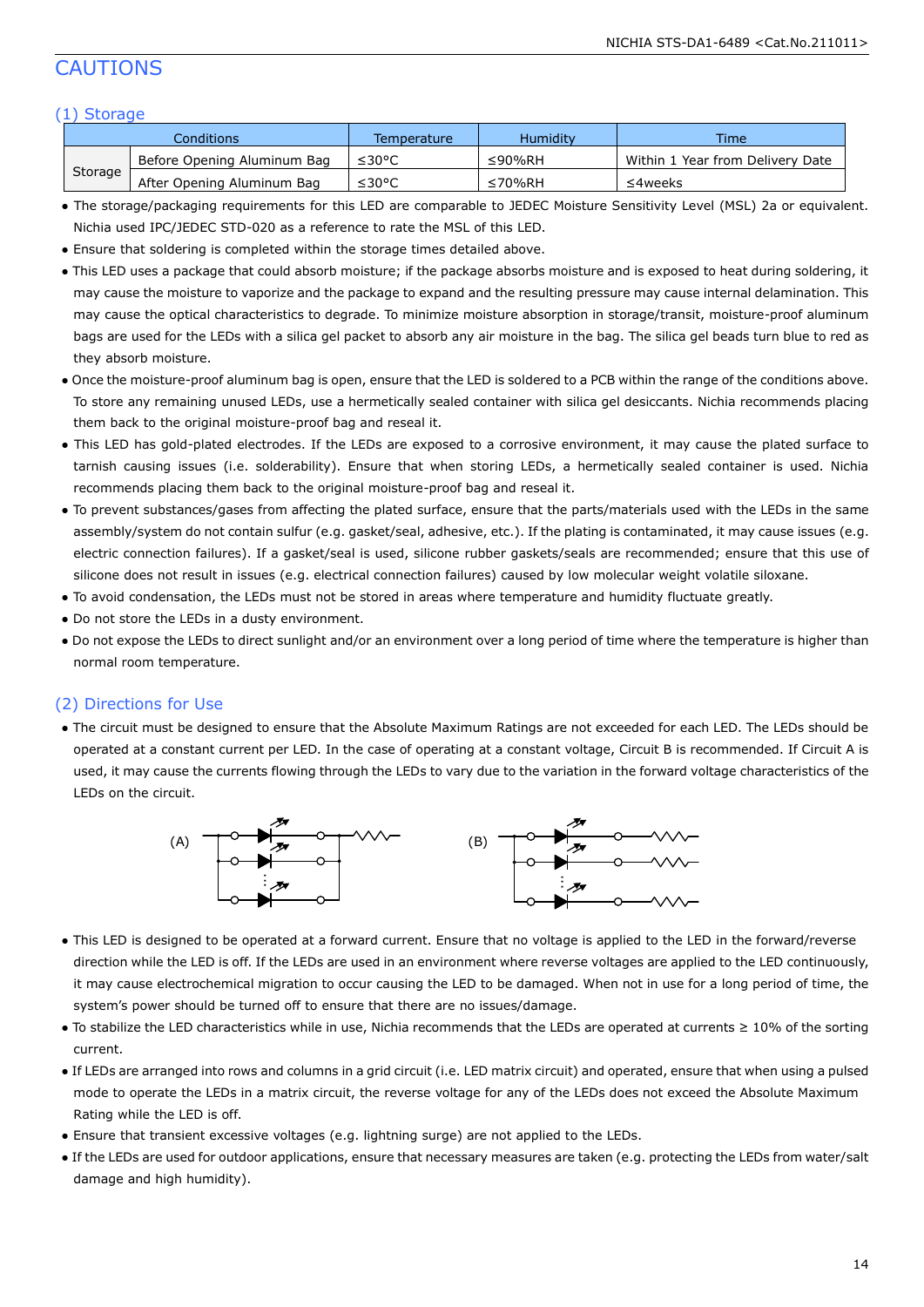#### (3) Handling Precautions

- Do not handle the LEDs with bare hands as it will contaminate the LED surface and may affect the optical characteristics: it might cause the LED to be deformed and/or the bump to break, which will cause the LED not to illuminate.
- This LED uses a silicone resin for the encapsulating resin; the silicone is very soft. If an object (e.g. hand, nozzle, tweezers, etc.) comes in contact with the surface of the encapsulating resin when handling an LED, it may cause damage to the encapsulating resin surface (e.g. cut, scratch, chip, crack, delamination, and deformation). If force is applied to the encapsulating resin, it may cause the internal connection to fail causing a catastrophic failure (i.e. the LED not to illuminate). Ensure that when handling LEDs, the encapsulating resin does not have contact with any object that may cause this damage (e.g. hand, tweezers, pick-and-place nozzle, etc.) and is not exposed to excessive force.
- Dropping may cause damage to the LED (e.g. deformation).
- Do not stack assembled PCBs together. Otherwise, it may cause damage to the resin (e.g. cut, scratch, chip, crack, delamination and deformation) and the internal connection to fail causing a catastrophic failure (i.e. the LED not to illuminate).

### (4) Design Consideration

- If the LEDs are soldered to a PCB and the PCB assembly is bent (e.g. PCB depaneling process), it may cause the LED package to break. The PCB layout should be designed to minimize the mechanical stress on the LEDs when the PCB assembly is bent/warped.
- The amount of mechanical stress exerted on the LED from depaneling may vary depending on the LED position/orientation on the PCB assembly (e.g. especially in areas near V-groove scores). The PCB layout should be designed to minimize the mechanical stress on the LEDs when the PCB is separated into individual PCB assemblies.
- To separate a PCB populated with the LEDs, use a specially designed tool. Do not break the PCB by hand.
- Volatile organic compounds that have been released from materials present around the LEDs (e.g. housing, gasket/seal, adhesive, secondary lens, lens cover, grease, etc.) may penetrate the LED emitting surface. If the LEDs are being used in a hermetically/near-hermetically sealed environment, these volatile compounds can discolor after being exposed to heat and/or photon energy and it may greatly reduce the LED light output and/or color shift. In this case, ventilating the environment may improve the reduction in light output and/or color shift. Perform a light-up test of the chosen application for optical evaluation prior to use to ensure that there are no issues, this test should be performed taking into consideration the conditions/environments in which the end-product containing these LEDs will actually be used.
- The characteristics of the LEDs (e.g. chromaticity, etc.) will vary depending on how the LEDs are designed into the application (e.g. secondary lens, luminaire cover/housing, etc. for ease of dissipation), how they were assembled, under what conditions/environments they are used (e.g. operating current/temperature, etc.), and how long they have been used (e.g. storage/operating hours, etc.). To ensure that there are no issues (e.g. deviations/changes in the characteristics, etc.) with the chosen application, perform a sufficient verification prior to use.
- Ensure that the chosen soldering pad pattern has a solder mask which does not cover the copper pads that the LED will be attached to or the area underneath the LED.

(Non Solder Mask Defined [NSMD] pads are recommended; see the figure below.)

#### **Refer to the relevant application notes. To access the application notes, go to the Technical Suggestions And Recommendations section of Nichia's website.**

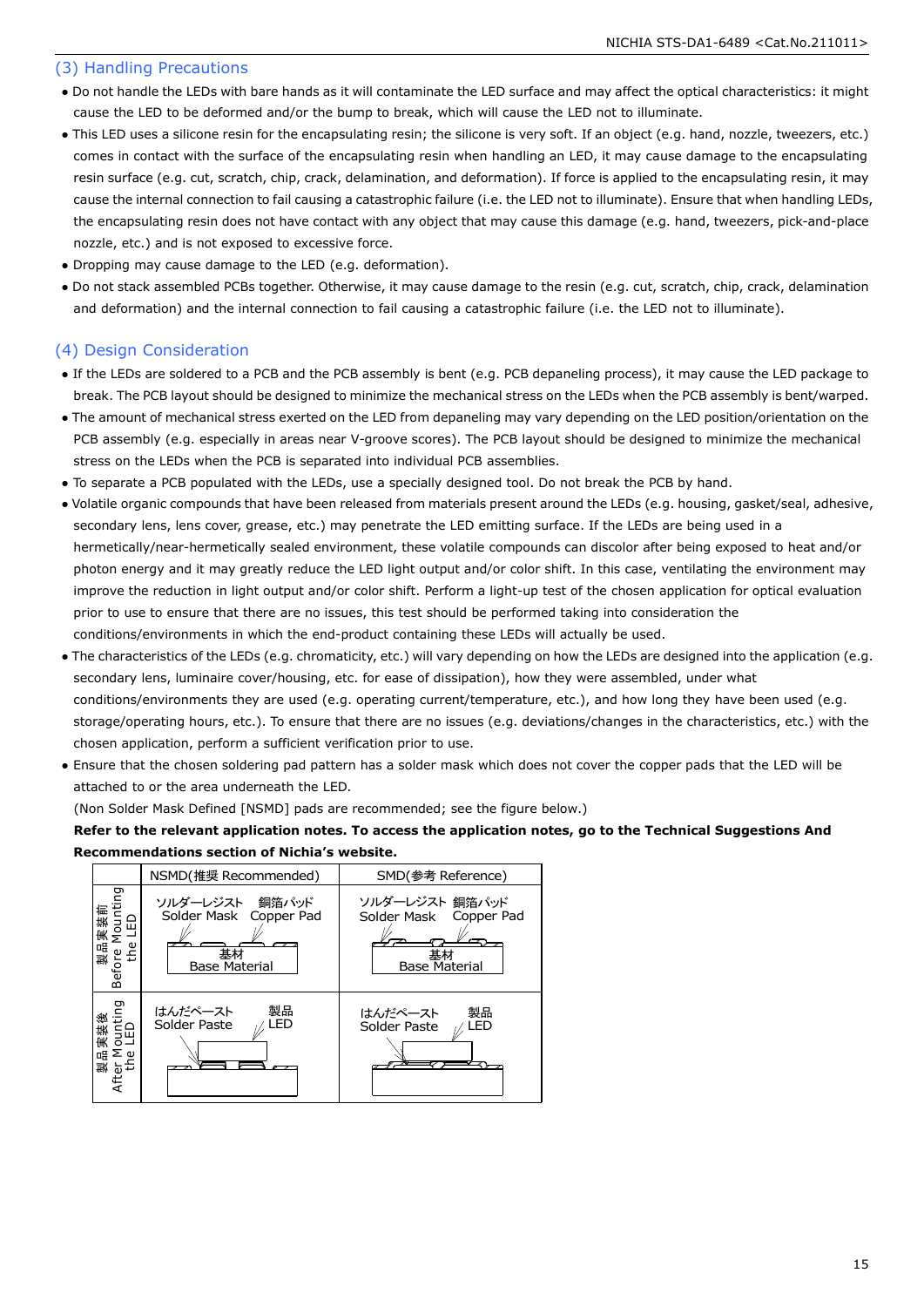#### (5) Electrostatic Discharge (ESD)

- This LED is sensitive to transient excessive voltages (e.g. ESD, lightning surge). If this excessive voltage occurs in the circuit, it may cause the LED to be damaged causing issues (e.g. the LED to become dimmer or not to illuminate [i.e. catastrophic failure]). Ensure that when handling the LEDs, necessary measures are taken to protect them from an ESD discharge. The following examples are recommended measures to eliminate the charge:
	- Grounded wrist strap, ESD footwear, clothes, and floors
	- Grounded workstation equipment and tools
	- ESD table/shelf mat made of conductive materials
- Ensure that all necessary measures are taken to prevent the LEDs from being exposed to transient excessive voltages (e.g. ESD, lightning surge):
	- tools, jigs, and machines that are used are properly grounded
	- appropriate ESD materials/equipment are used in the work area
	- the system/assembly is designed to provide ESD protection for the LEDs
- If the tool/equipment used is an insulator (e.g. glass cover, plastic, etc.), ensure that necessary measures have been taken to protect the LED from transient excessive voltages (e.g. ESD). The following examples are recommended measures to eliminate the charge:
	- Dissipating static charge with conductive materials
	- Preventing charge generation with moisture
	- Neutralizing the charge with ionizers
- To detect if an LED was damaged by transient excess voltages (i.e. an ESD event during the system's assembly process), perform a characteristics inspection (e.g. forward voltage measurement, light-up test) at low current (≤1mA).
- Failure Criteria:  $V_F < 2.0V$  at I $_F = 0.5mA$

If any one or more dice, except for the red die, are damaged by transient excess voltages (e.g. ESD), it will cause:

- the leakage current to increase
- the Forward Voltage  $(V_F)$  to decrease
- the LED not to illuminate at a low current

#### (6) Thermal Management

- The Absolute Maximum Junction Temperature  $(T<sub>J</sub>)$  must not be exceeded under any circumstances. The increase in the temperature of an LED while in operation may vary depending on the PCB thermal resistance and the density of LEDs on the PCB assembly. Ensure that when using the LEDs for the chosen application, heat is not concentrated in an area and properly managed in the system/assembly.
- The operating current should be determined by considering the temperature conditions surrounding the LED (i.e. TA). Ensure that when operating the LED, proper measures are taken to dissipate the heat.
- The following two equations can be used to calculate the LED junction temperature:
	- 1)  $T_J = T_A + R_{\thetaJA} \cdot W$  2)  $T_J = T_C + R_{\thetaJC} \cdot W$ 
		- \*TJ=LED Junction Temperature: °C
		- T<sub>A</sub>=Ambient Temperature: °C
		- T<sub>C</sub>=Case Temperature: °C

RθJA=Thermal Resistance from Junction to Ambient: °C/W

R<sub>θJC</sub>=Thermal Resistance from Junction to T<sub>C</sub> Measurement Point: °C/W

W=Input Power(IFXVF): W

T<sub>C</sub> Measurement Point



• Once the LEDs have been soldered to a PCB, it is difficult to measure T<sub>c</sub> due to the location of the T<sub>C</sub> measurement point. **Refer to the relevant application notes for other methods of determining the TJ. To access the application notes, go to the Technical Suggestions And Recommendations section of Nichia's website.**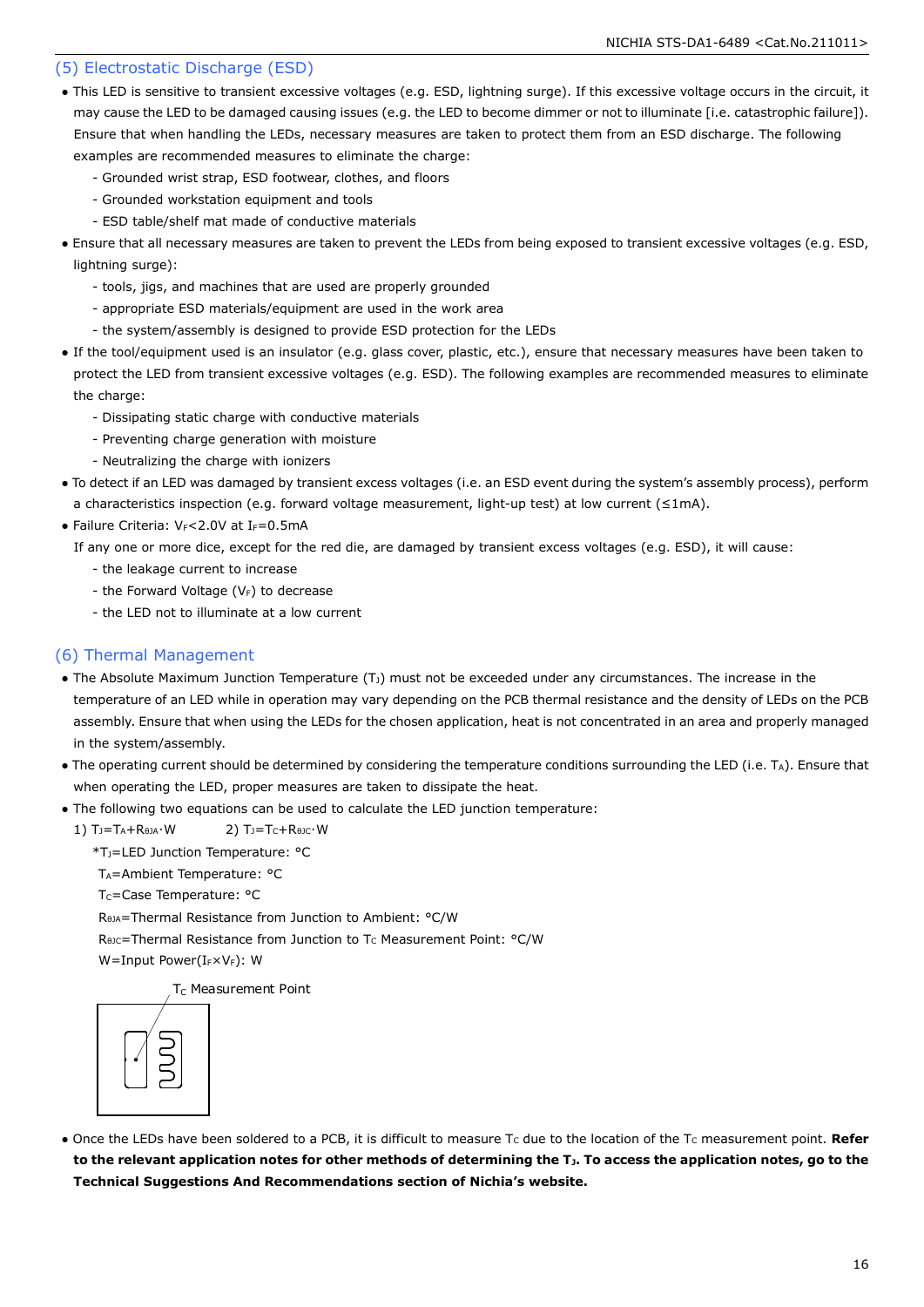#### (7) Cleaning

- Do not clean the LEDs with water, benzine and/or thinner.
- To clean the LEDs, use isopropyl alcohol (IPA). If another solvent is used, it may cause the LED package/resin to be damaged causing issues; ensure that sufficient verification is performed prior to use. Additionally, ensure that the solvent being used does not cause any other issues (e.g. CFC-based solvents are heavily regulated).
- If an LED is contaminated (e.g. dust/dirt), use a cloth soaked with isopropyl alcohol (IPA). Ensure that the cloth is firmly squeezed before wiping the LED.
- Do not clean the LEDs with an ultrasonic cleaner. If cleaning must be done, ensure that sufficient verification is performed by using a finished assembly with LEDs to determine cleaning conditions (e.g. ultrasonic power, LED position on the PCB assembly) that do not cause an issue.

#### (8) Eye Safety

- There may be two important international specifications that should be noted for safe use of the LEDs: IEC 62471:2006 Photobiological safety of lamps and lamp systems and IEC 60825-1:2001 (i.e. Edition 1.2) Safety of Laser Products - Part 1: Equipment Classification and Requirements. Ensure that when using the LEDs, there are no issues with the following points:
	- LEDs have been removed from the scope of IEC 60825-1 since IEC 60825-1:2007 (i.e. Edition 2.0) was published. However, depending on the country/region, there are cases where the requirements of the IEC 60825-1:2001 specifications or equivalent must be adhered to.
	- LEDs have been included in the scope of IEC 62471:2006 since the release of the specification in 2006.
	- Most Nichia LEDs will be classified as the Exempt Group or Risk Group 1 according to IEC 62471:2006. However, in the case of high-power LEDs containing blue wavelengths in the emission spectrum, there are LEDs that will be classified as Risk Group 2 depending on the characteristics (e.g. radiation flux, emission spectrum, directivity, etc.)
	- If the LED is used in a manner that produces an increased output or with an optic to collimate the light from the LED, it may cause damage to the human eye.
- If an LED is operated in a manner that emits a flashing light, it may cause health issues (e.g. visual stimuli causing eye discomfort). The system should be designed to ensure that there are no harmful effects on the human body.